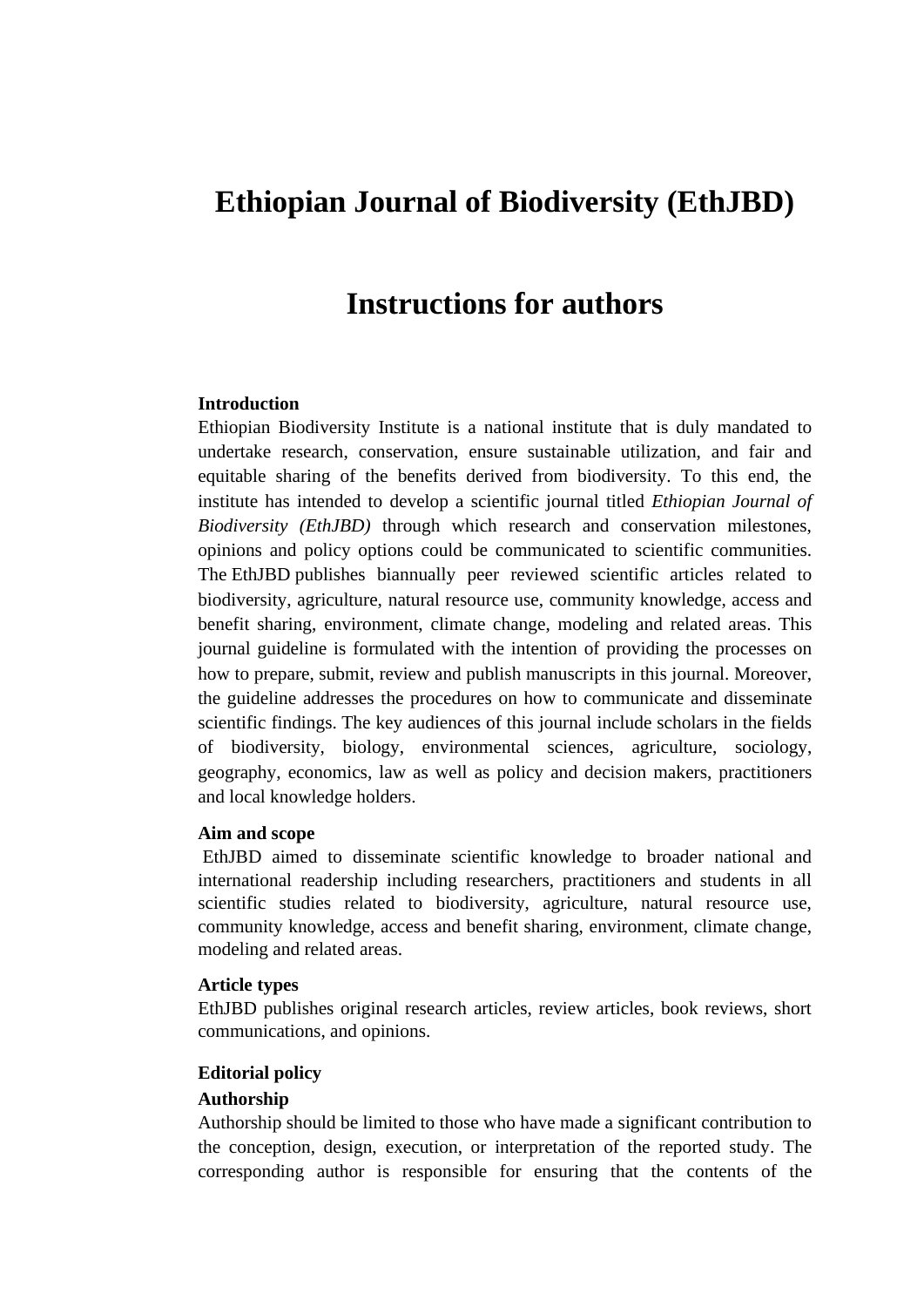manuscript are accurate and agreed by all authors. The roles of all authors should be listed using the relevant above categories. The journal requires the manuscript submission form (see Appendix A) signed by a corresponding author. Any changes to the authors' list after submissions, such as a change in the order of the author, or the deletion or addition of authors, needs to be approved by the signed letter from every author. Proof of genetic materials access permit must be presented when necessary.

## **Disclosure and conflict of interest**

The corresponding author is required to disclose any financial and personal relationship with other people or organizations that may influence the submitted work. Moreover, all authors should submit a statement of declaration of conflict of interest.

### **Originality and plagiarism**

The authors should ensure that they have written entirely original works, and if the authors have used the work of others with permission (e.g., figure, table etc.), the sources have to be appropriately cited.

### **Confidentiality**

Editors, authors and reviewers are required to keep confidential all details of the editorial and peer-review process on submitted manuscripts. Unless otherwise declared as part of open peer-review, the peer review process is confidential and conducted anonymously; the journal follows double blind review system.

#### **Correction policy**

Editors should recognize their responsibility to correct errors that were previously published. The policy is to consider refutations of the first submitted version of the manuscript, and publish them (in a concise form) if and only if an author provides compelling evidence that a major claim of the original paper was incorrect. Refutations are peer-reviewed, and where possible they are sent to the same referees who reviewed the original paper. A copy is also sent to the corresponding author of the original paper for signed comments. Refutations are typically published in the commentary section, sometimes with a brief response from the original authors. What is more, complaints and disagreements over interpretation and other matters should be addressed to the editor of the journal to take corrective actions.

## **Article retraction and withdrawal**

Infringement of professional ethical codes such as multiple submissions, false claims of authorship, plagiarism, fraudulent use of data, major errors (miscalculations or experimental errors) and invalid conclusion leads to retraction of articles.

#### **Article sharing**

Authors can share their research in several ways, such as accepted manuscript (article in press), pre-print, and published articles at any time. Moreover, the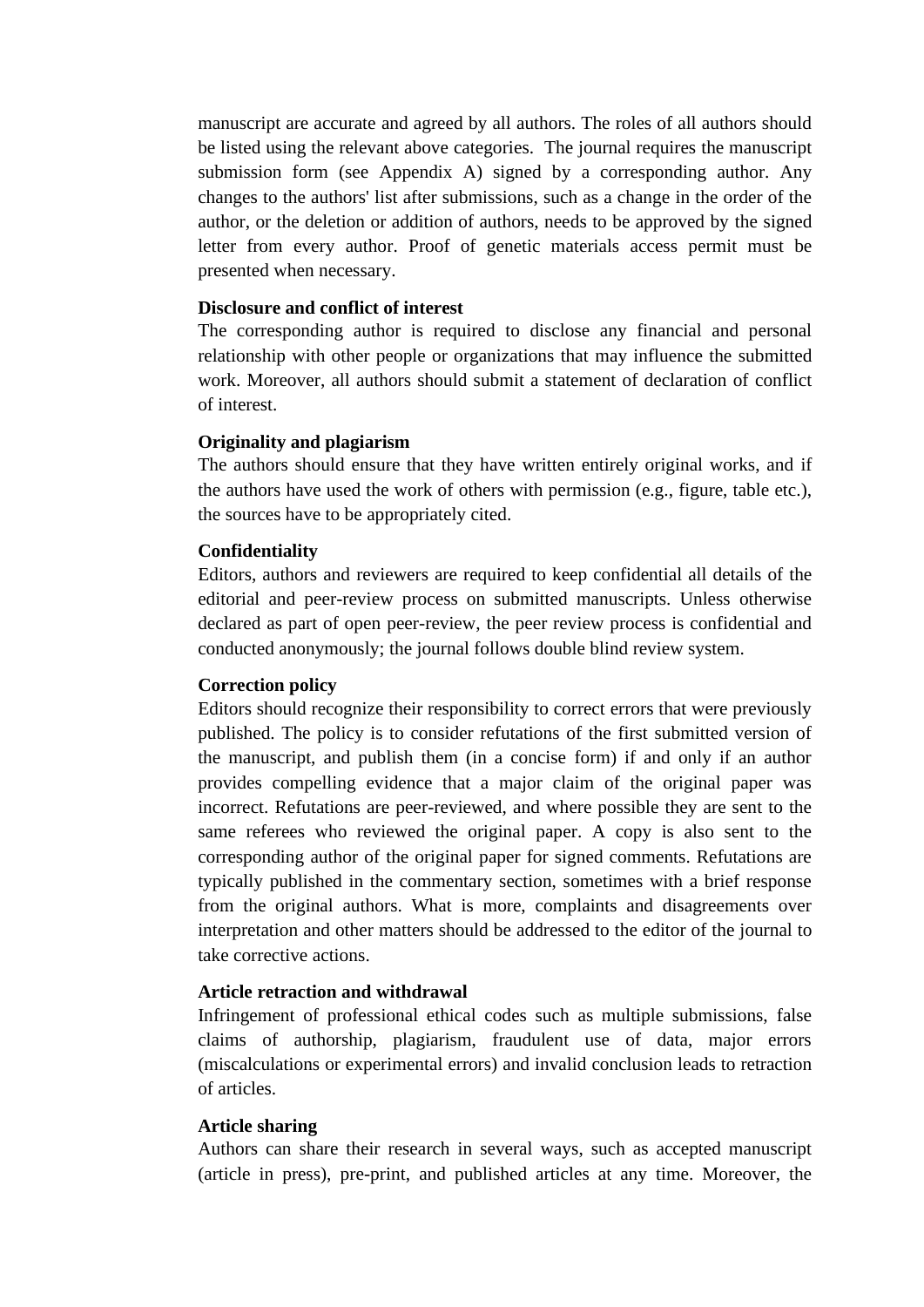institute reserves the right to post on its website and disseminate hard copies of the published articles. The journal may provide open access to all of its contents on the principle that making research freely available to the public supports and greater global exchange of knowledge

# **Copyright**

To publish and disseminate research articles, an agreement shall be made between corresponding author and EthJBD (Appendix A). This agreement deals with the transfer or license of the copyright to EthJBD publisher and authors retain significant rights to use and share their own published articles. Moreover, to protect authors and the journal against unauthorized reproduction of articles, the journal requires copyright assigned to it as a publisher on conditions that authors may use their materials at any time without permission.

# **Types of papers**

- **Research papers -** Research papers should not exceed 8000 words in length, including Figures, Tables and References. Moreover, they should not contain more than 10 Figures and/or Tables
- **Review papers -** Critical and comprehensive reviews that provide new insights into or interpretations of the subject through a thorough and systematic evaluation of available evidence that should not exceed 10,000 words including Figures, Tables and References
- **Short communications -** Short communications such as opinions and commentaries should not exceed 1500 words and they must be brief definitive reports which need not be divided into Materials and Methods, Results and Discussions
- **Book Reviews -** Book review which is a critical evaluation of published books in any discipline of biological sciences/biodiversity will be published under this column

# **Manuscript preparation**

# **Article style and structure**

Manuscripts should be written in American English, typed double-spaced, on A4 size, with margins of 1.5 cm on top and bottom sides of the paper, 2 cm on left and 1.5 cm on the right. A font size of 12 points (Times New Roman) should be used throughout the manuscript. The major sections of the manuscript include title, abstract, keywords, introduction, materials and methods, results, discussion, conclusion and recommendation, acknowledgements and references. Those sections having headings and sub-headings should not have more than three levels. All pages and lines should be numbered with the title page being page1

# **Title page**

• **Title:** the title should be clear, short and precise and it should not exceed 20 words.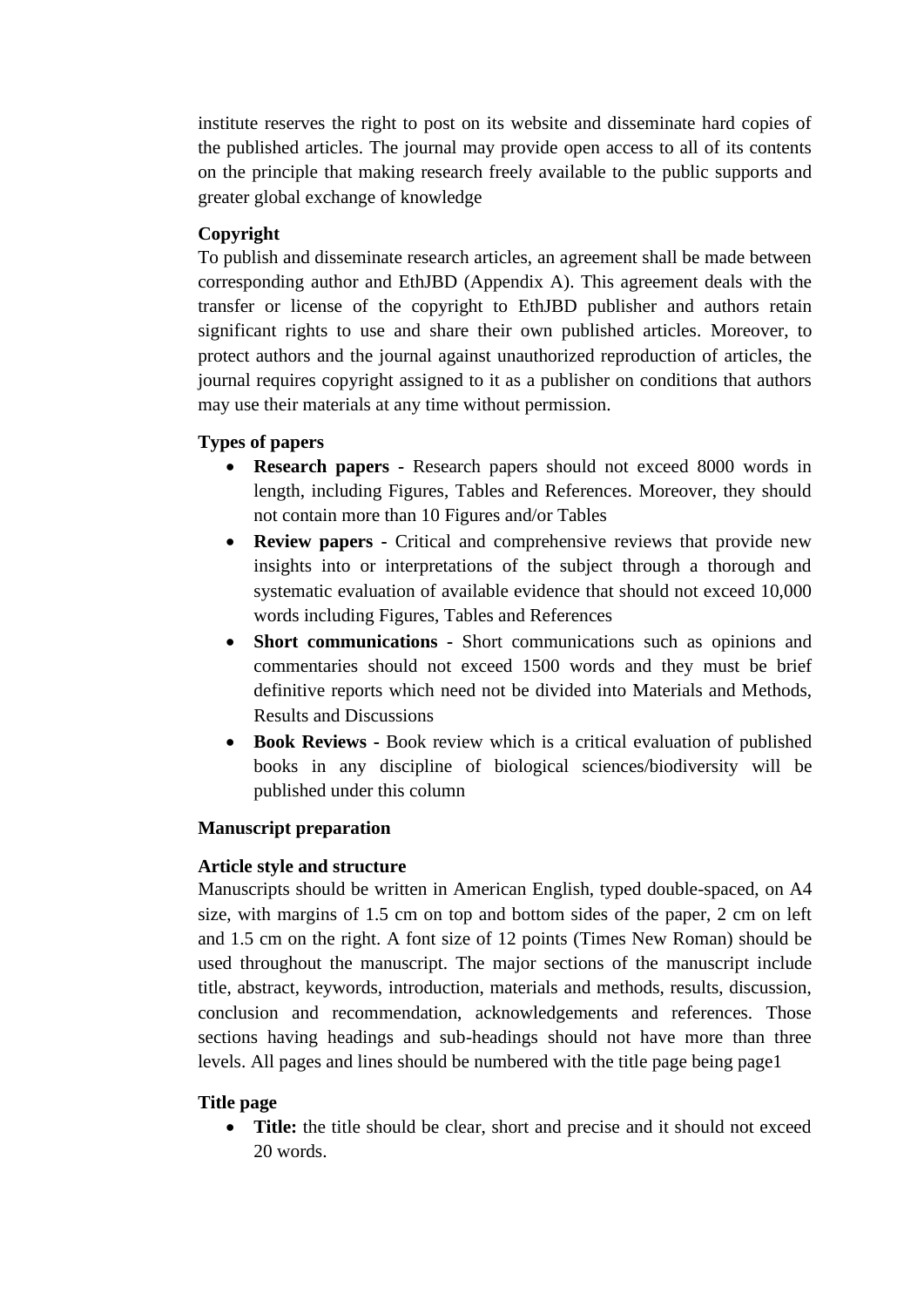- **Author name and affiliations:** Full name(s) of the author(s) and address (es) including institution(s) in which the research was carried out and affiliation(s) of the author(s) if more than one shall be indicated. Where there is more than one affiliation, match authors and their appropriate affiliations with superscript numbers
- **Corresponding author:** the corresponding author (identified with a superscript asterisk) and his/her email should also be shown on the title page
- **Abstract:** The abstract of the manuscript should not exceed 250 words. It should give the reader the objectives of the study, how the study is conducted, the main findings and major conclusions. There should be no reference citations and abbreviations
- **Keywords:** Four to six words and/or phrases should be listed in alphabetical orders at the bottom of the abstract
- **Introduction:** provides an adequate background, states the objectives of the work avoiding a detailed literature survey or a summary of the results
- **Materials and methods:** Provide sufficient detail to allow the work to be reproduced, methods already published should be indicated by reference; only relevant modification should be described
- **Results:** Should describe the result of the study clearly and concisely
- **Discussion:** explores the significance of the findings without repeating the results. Avoid extensive citations and discussions of published literature.
- **Conclusion and recommendation:** presented in a short form and appears after a discussion section. It highlights the implications of the key findings.
- **Acknowledgements:** appear in a separate paragraph before the reference, and should be as brief as possible. All sources of funding should also be declared.

# **References style**

EthJBD follows referencing style described below. Unpublished results and personal communications are not recommended on the reference list, but maybe mentioned in the text and indicated in footnotes. Citation of a reference as 'in press' implies that the item has been accepted for publication. Moreover, citation in the text should follow the same referencing style

# **Citation in the reference list For books with one author includes the following:**

Example: One author AND first edition:

Acquaah, G. 2012. Principles of plant genetics and breeding. Oxford: Wiley-Blackwell.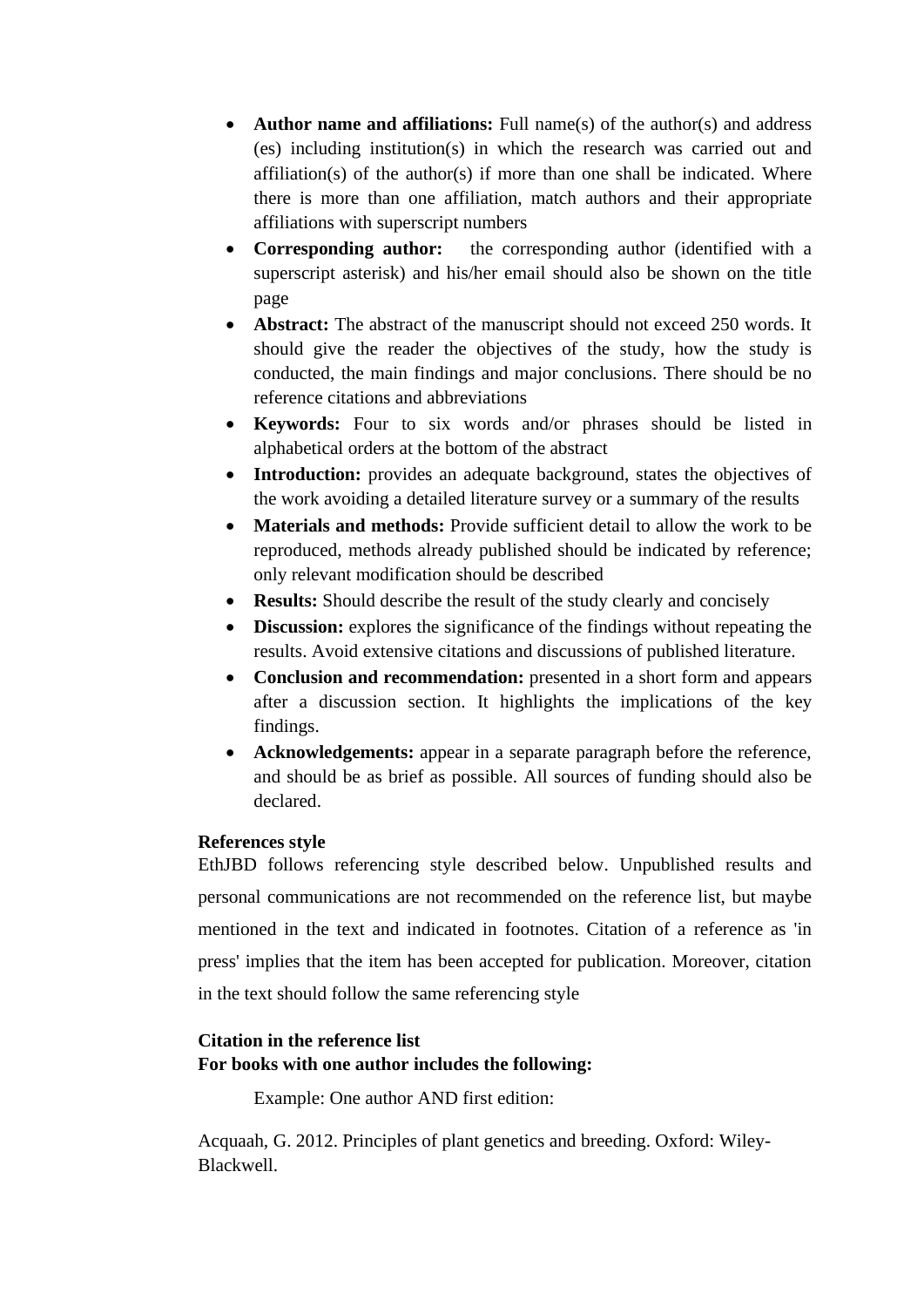Example: One author AND NOT the first edition

 Dahl, R. 2004. Charlie and the chocolate factory. 6th ed. New York: Knopf.

### **Books with Two or More Authors:**

Example:

Desikan, S. and Ramesh, G. 2006. Software testing. Bangalore, India: Dorling Kindersley.

#### **For Chapters in Edited Books:**

Harlan, J. R. 1971. On the origin of barley: a second look. In: R. A. Nilan, ed., *Barley Genetics vol.* II *Proc. 2nd Barley Genetics Symposium*. Washington State Univ. Press, Pullman, pp. 45 - 50.

#### **Multiple Works by the Same Author:**

#### **Start from the oldest publication**

Example:

Brown, D. 1998. Digital fortress. New York: St. Martin's Press. Brown, D. 2003. Deception point. New York: Atria Books.

## **For Print Journal Articles:**

The standard structure of a print journal citation includes the following components:

Last name, First initial. Year published. Article title. *Journal*, **Volume (Issue), Page(s).**

Examples:

Engels, J. M. J. 1994. Genetic diversity in Ethiopia in relation to altitude. *Genetic Resources and Crop Evolution,* **41: 61-73.**

Lemessa, D., Hylander, K. and Hambäck, P. 2013. Composition of crops and land-use types in relation to crop raiding pattern at different distances from forests. *Agriculture Ecosystems and Environment*, **167:71-78.**

## **For Journal Articles Found on a Database or a Website:**

When citing journal articles found on a database or through a website. including all of the components found in a citation of a print journal, but also include the medium ([online]), the website URL, and the date that the article was accessed.

Structure:

Last name, First initial. Year published. Article Title. *Journal*, [online] Volume(Issue), pages. Available at: URL [Accessed Day Mo. Year].

Example: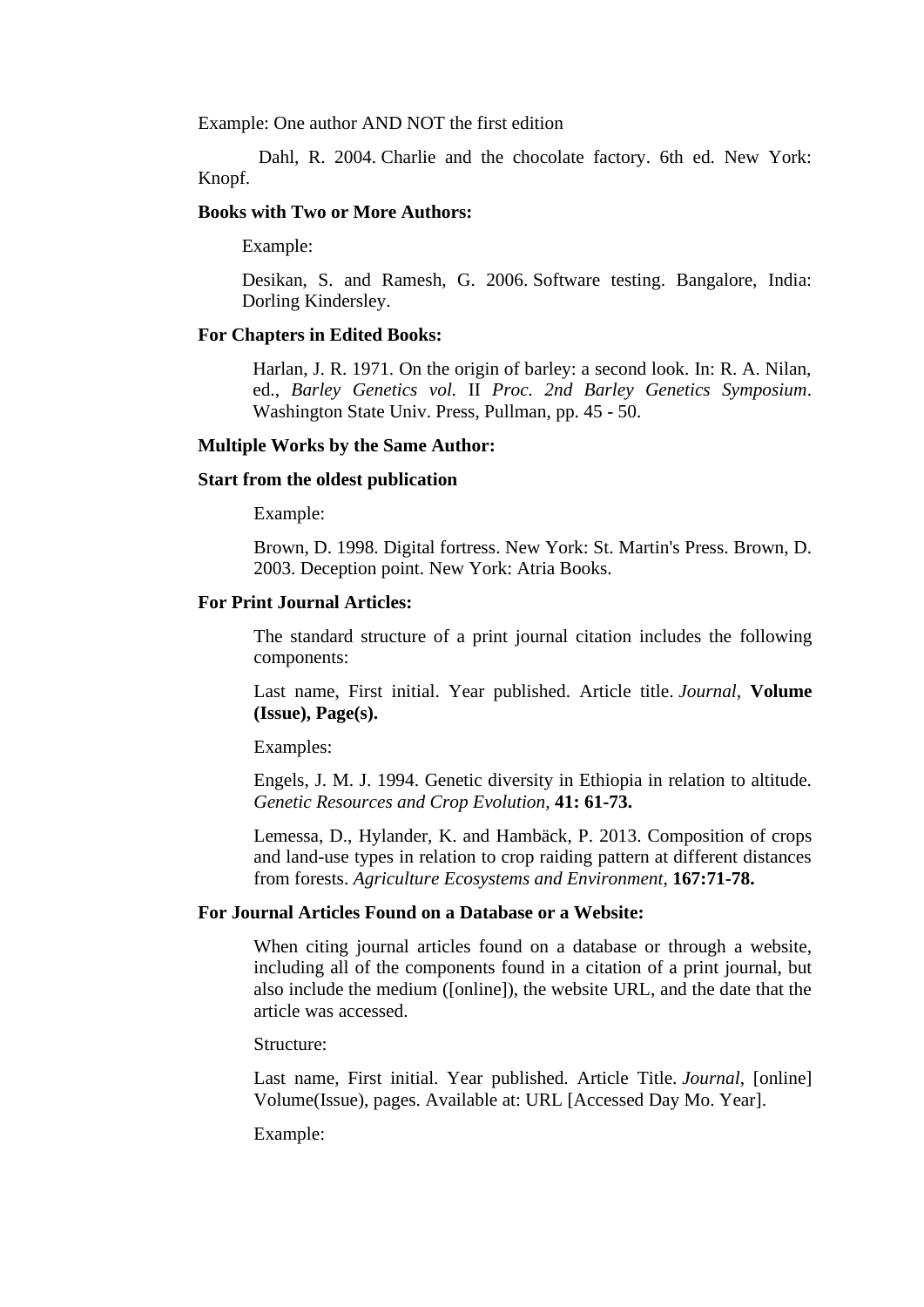Raina, S. 2015. Establishing Correlation Between Genetics and Nonresponse. *Journal of Postgraduate Medicine*, [online] **Volume 61(2),** p. 148. Available at: http://www.proquest.com/productsservices/ProQuest-Research-Library.html [Accessed 8 Apr. 2015].

#### **For Websites:**

When citing a website, use the following structure:

Last name, First initial. Year published) Page title. [online] Website name. Available at: URL [Accessed Day Mo. Year].

Bejiga, G. and van der Maesen, L.J.G. 2006. *Cicer arietinum* L. [online] PROTA. Available at: [https://uses.plantnet](https://uses.plantnet-project.org/en/Cicer_arietinum_(PROTA))[project.org/en/Cicer\\_arietinum\\_\(PROTA\)](https://uses.plantnet-project.org/en/Cicer_arietinum_(PROTA)) [Accessed 1 Mar. 2020].

When no author is listed, use the following structure:

The website name, Year published. *Page title*. [online] Available at URL [Accessed Day Mo. Year].

Example:

Avogel.com, 2015. *A. Vogel plant encyclopaedia.* [online] Available at: [https://www.avogel.com/plant-encyclopaedia/](https://www.avogel.com/plant-encyclopaedia/avena_sativa.php) [Accessed 20 Apr. 2015].

#### **Citation in text**

**One author:** The last name of the author followed by year of publication will be cited in the text.

Example: ……..(Brown, 2005).

**Two authors:** The last name of the authors are joined by "and" followed by year of publication*.*

Example: ……….. (Tesfaye and Girma, 2019).

**More than two authors:** The last name of the first author followed by "et al., " and year of publication

Example :…………( Adugna et al., 2019).

## **Tables**

Tables should be as editable text and be placed on a separate pages at the end of the manuscript. Number tables consecutively (i.e. Table 1, Table 2 etc.) in accordance with their appearance in the text and avoid vertical lines and shading in the table cells. Table captions should be descriptive and appear above the table. Footnotes and sources to tables should be placed under the table. Larger datasets can be uploaded separately as Supplementary Files.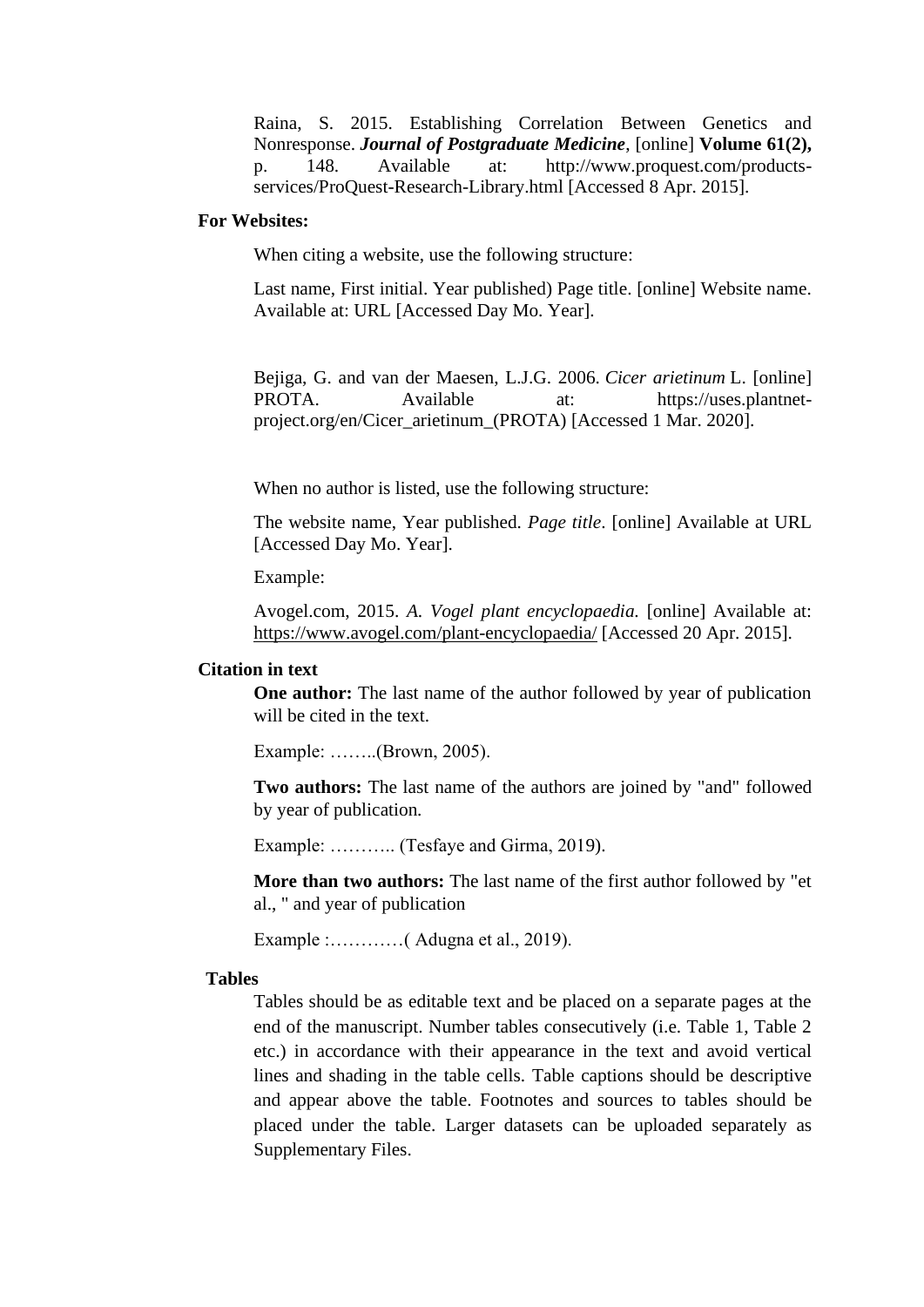## **Figures**

Figure should be prepared in formats like JPEG, TIFF and JPG, with the resolution of 300 dpi or higher. Captions should be numbered consecutively (Figure 1, Figure 2, etc.) and placed below the figure. Figures from other sources should be used with the permission of the publishers of the articles. Figure citations in the text should always be with capital "F" as follows:

One figure with a full stop (e.g. Fig. 1) and more than one figure without a full stop (e.g. Figs 1–3, Fig. 2A–E.)

- **Abbreviations and symbols** All abbreviations used in the text should be defined in their first use. Abbreviations used only in tables and figures can be defined in the table foot note or figure legend
- **Units** All measurements should be in the metric system. Geographic coordinates should be written as degree, minute and second. Example: 36°31'21"N; 114°09'50"W

## **Manuscript submission and checklist**

Manuscripts should be submitted to the EthJBD via e-mail or online submission system in word format (.doc, .docx). The submission should be accompanied by a cover letter stating the novelty of the finding and the manuscript was neither submitted nor published elsewhere

The author(s) should ensure that the entire checklist stated in the guide for authors are present:

- Title and corresponding author with contact details (email and postal addresses)
- Abstract and Keywords
- Main text
- All figures with captions
- All tables with captions
- All figures and tables are cited in the main text
- All references appeared in the reference list are cited in the text and vice versa
- Declaration and conflict of interest statement is provided
- Referee suggestions and their contact details are provided (optional)

# **Proofreading**

PDF proofs are sent by email to the corresponding author for correction. Authors are responsible for the final proofreading of their manuscripts and no corrections are accepted after re-submission. Proof corrections should be returned to the editor-in-chief/associate editor within two weeks.